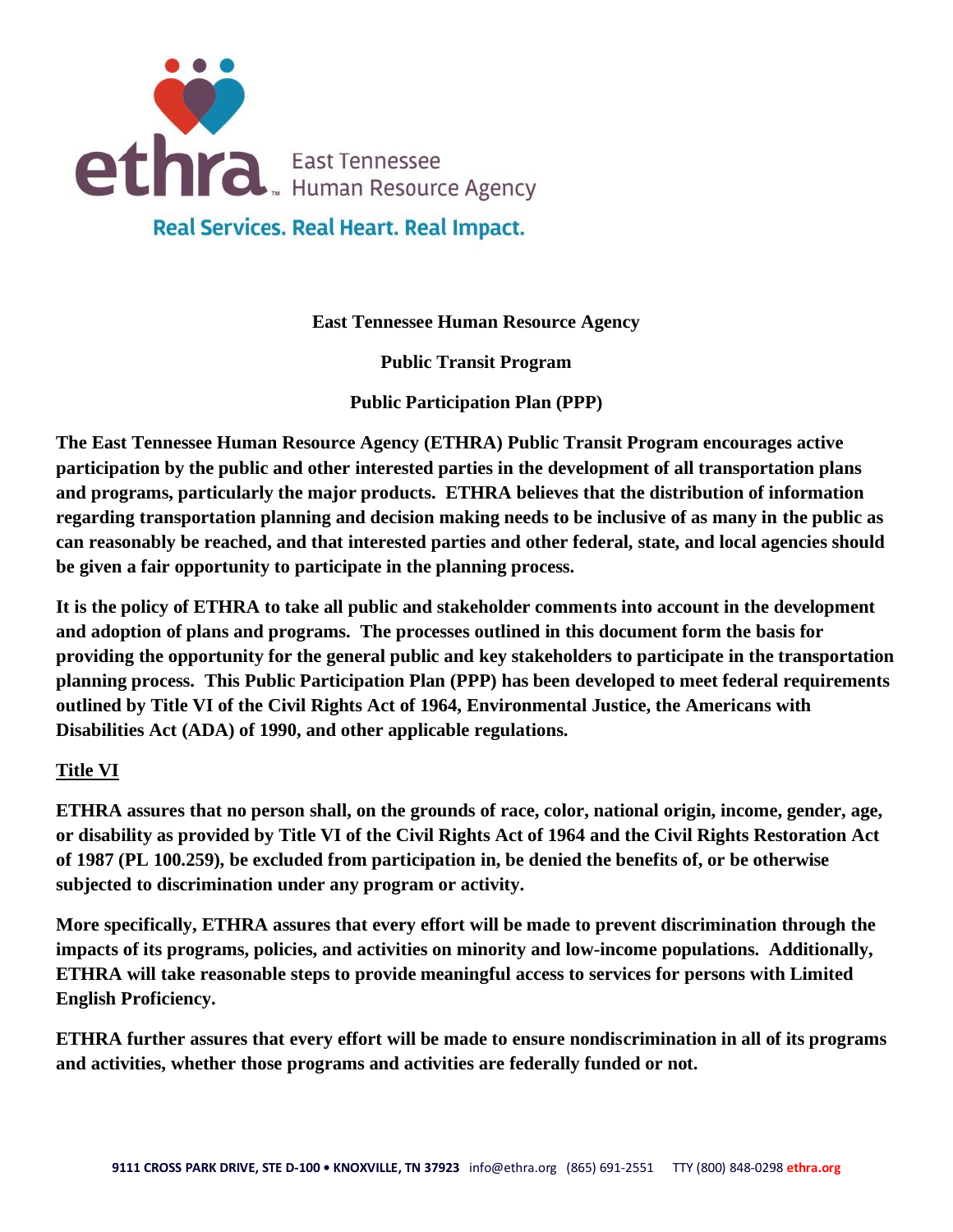**ETHRA's Title VI Coordinator is responsible for initiating and monitoring Title VI activities, preparing required reports, and other related responsibilities as required by state and federal Title VI and Equal Opportunity regulations.**

# **Environmental Justice (EJ)**

**Pursuant to Executive Order 12898, Federal Actions to Address Environmental Justice in Minority Populations and Low-Income Populations, dated February 11, 1994, and the subsequent U.S. Department of Transportation Order 5680.3, issued April 15, 1997, ETHRA promotes Environmental Justice in all aspects of the transportation process. These procedures augment and reaffirm the policy to adhere to and advance the principles of the National Environmental Policy Act of 1969 (NEPA), Title VI of the Civil Rights Act of 1964 (Title VI), the Uniform Relocation Assistance and Real Property Acquisition Policies Act of 1970 (URA) as amended, the Intermodal Surface Transportation Efficiency Act of 1991 (ISTEA), Transportation Equity Act for the 21st Century (TEA-21) as amended, the Safe, Accountable, Flexible, Efficient Transportation Equity Act: A Legacy for Users (SAFETEA-LU), and other statutes, regulations and guidance that address or affect transportation planning and decision making; social, economic, or environmental matters; public health; and public involvement.** 

**ETHRA will identify and address, as appropriate, disproportionately high and adverse human health or environmental effects of Agency programs, policies, and activities on minority populations and lowincome populations. Environmental Justice at ETHRA includes incorporating EJ and non-discrimination principles into transportation planning and decision making processes as well as any project-specific environmental reviews when required.**

**The guiding EJ principles followed by ETHRA are briefly summarized as follows:**

- **To avoid, minimize, or mitigate disproportionately high and adverse human health and environmental effects, including social and economic effects, on minority populations and lowincome populations.**
- **To ensure the full and fair participation by all potentially affected communities in the transportation decision making process.**
- **To prevent the denial of, reduction in, or significant delay in the receipt of benefits by minority and low-income populations.**

**Public engagement and participation in decision making is a fundamental principle of EJ, and is critical to achieving outcomes that reflect the needs of all affected stakeholders to the greatest extent possible. Unfortunately, too often in the past, low-income and minority communities have borne disproportionately high or adverse human health and/or environmental effects as the result of infrastructure projects.** 

**Therefore, ETHRA is committed to engaging low-income and minority populations in the transportation decision-making process, in addition to building relationships with all stakeholders, including those who serve underrepresented populations. Active participation of all affected communities will help ensure that transportation plans and projects avoid, minimize, or mitigate these impacts on low-income and minority populations. For this reason, ETHRA is committed to developing and using public engagement to encourage EJ populations to participate during the planning and implementation of ETHRA programs, policies, and activities. Furthermore, it is expected that coordination with community leaders will expand the public engagement process and ensure dissemination of information to their constituents.**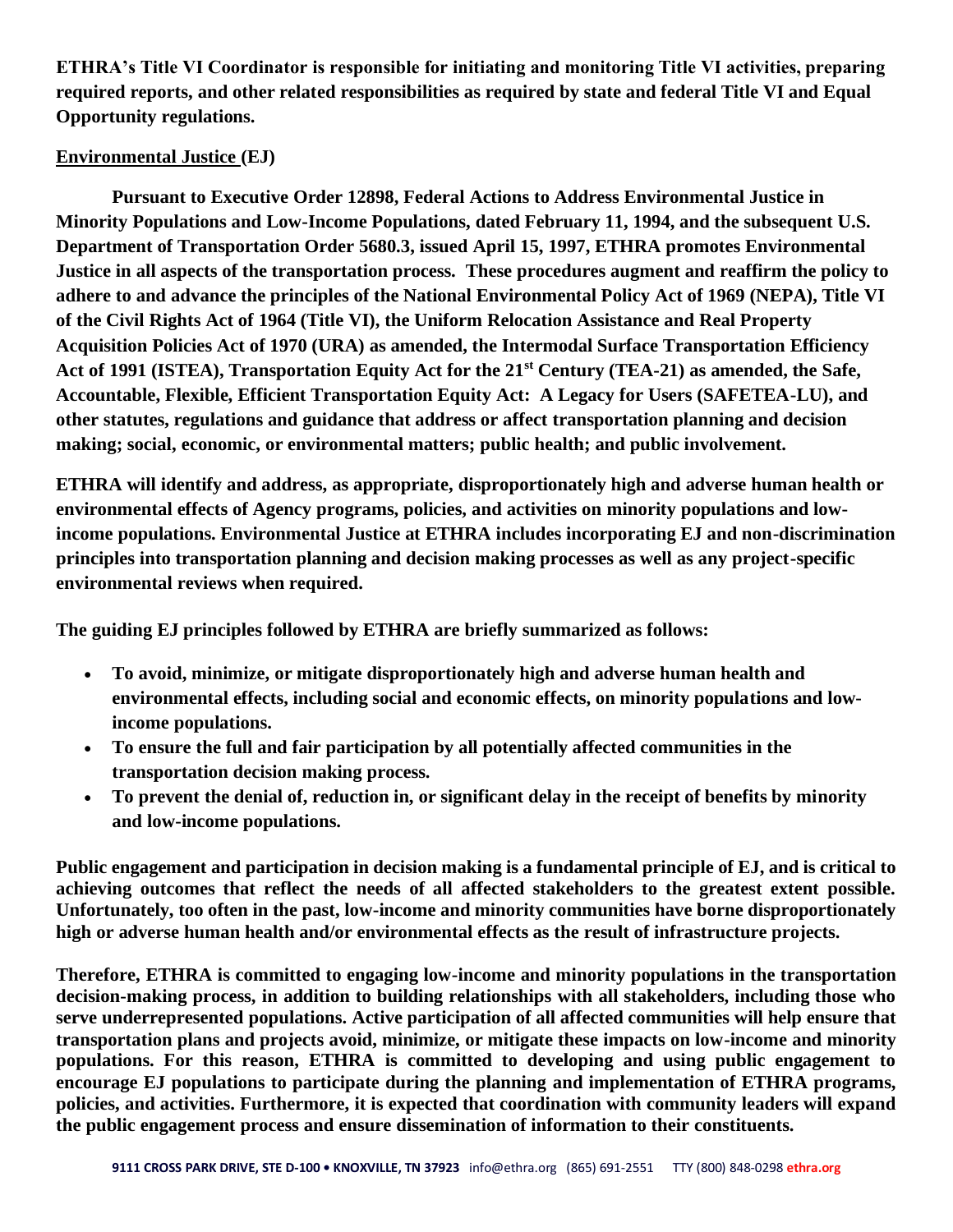**To these ends, notices of meetings and public hearings will be specifically targeted to minority and/or other groups considered to be traditionally underserved to encourage participation in the transportation planning process. Minority and ethnic communities will be monitored through census data to ensure their inclusion in the process as populations fluctuate over time. In addition, special accommodations (e.g. interpreter, sign language interpreter, large print copy, etc.) to help disabled individuals may be requested of ETHRA during normal business hours at least five (5) business days prior to the meeting, and ETHRA will attempt to accommodate all such requests.**

#### **Introduction**

**This document presents the goals for public participation and involvement, as well as the public involvement procedures designed for various transportation planning activities. The purpose is to provide opportunities for all citizens to contribute ideas and opinions early and at every stage of the planning process.**

**Efforts will be made in the transportation planning and programming process to:**

- **Assure participation by traditionally underserved individuals, including elderly, low income and minority individuals, persons with disabilities, and persons with Limited English Proficiency (LEP).**
- **Ascertain what Non-English languages and barriers exist to provide participation in the service area.**
- **Provide public meeting notifications in a manner comprehensible to all populations in the service area.**
- **Provide transportation to public meetings free of charge upon request.**
- **Consider any and all concerns received from all populations on an equal manner.**

#### **Identification of Stakeholders**

**Stakeholders are individuals either directly or indirectly affected by the plan and/or those who make recommendations to the plan. Those who may be affected or who may be unaware of the benefits of the plan's recommendation(s) are of particular interest in the identification of specific stakeholders. Stakeholders are broken down into several groups: general citizens, minority and low-income persons, public agencies, and private organizations and businesses.**

**Techniques such as those listed in the section entitled "Outreach Efforts to Enhance Public Participation and Involvement" are used to engage all populations in traditional and nontraditional methods of involvement. These techniques are followed to gain input, either directly or indirectly; to engage the minority or LEP persons in the process; and to otherwise develop new insights and perspectives from others outside the typical transit environment.**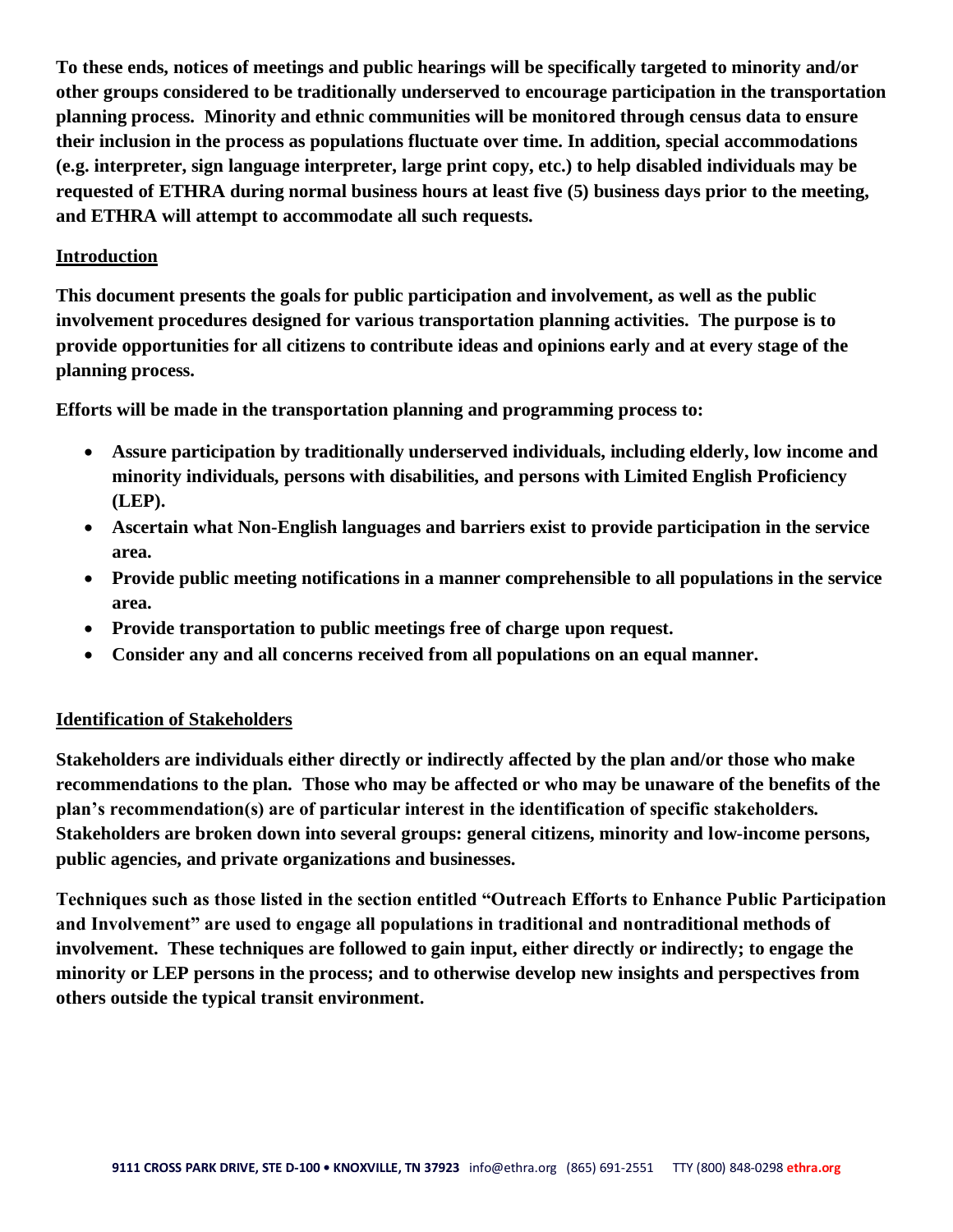# **Traditionally Underserved Populations**

**Title VI of the Civil Rights Act of 1964 protects persons from discrimination based on race, color, or national origin in programs and activities that receive federal financial assistance. President Clinton's Executive Order 12898 provides further guidance to federal assistance programs to ensure that lowincome and minority populations are not discriminated against by Federal, state or local agencies receiving Federal monies. Specifically, the Federal Executive Order directive requires federal programs:**

- **To avoid, minimize, or mitigate disproportionately high and adverse human health and environmental effects, including social and economic effects, on minority populations and lowincome populations,**
- **To ensure the full and fair participation of all potentially affected communities in the transportation decision-making process, and**
- **To prevent the denial of, reduction in, or significant delay in the receipt of benefits by minority and/or low-income populations.**

**Because of the importance of an all-inclusive outreach program that ensures compliance with Title VI and the Americans with Disabilities Act of 1990, ETHRA will place emphasis on efforts to reach out to traditionally underserved or underrepresented segments of the region's population including:**

- **Low income,**
- **Minorities,**
- **Homeless or institutionally housed,**
- **Limited English Proficiency (LEP),**
- **Limited Literacy,**
- **Transit Dependent,**
- **Transportation Disadvantaged,**
- **Single-parent Families,**
- **The Elderly**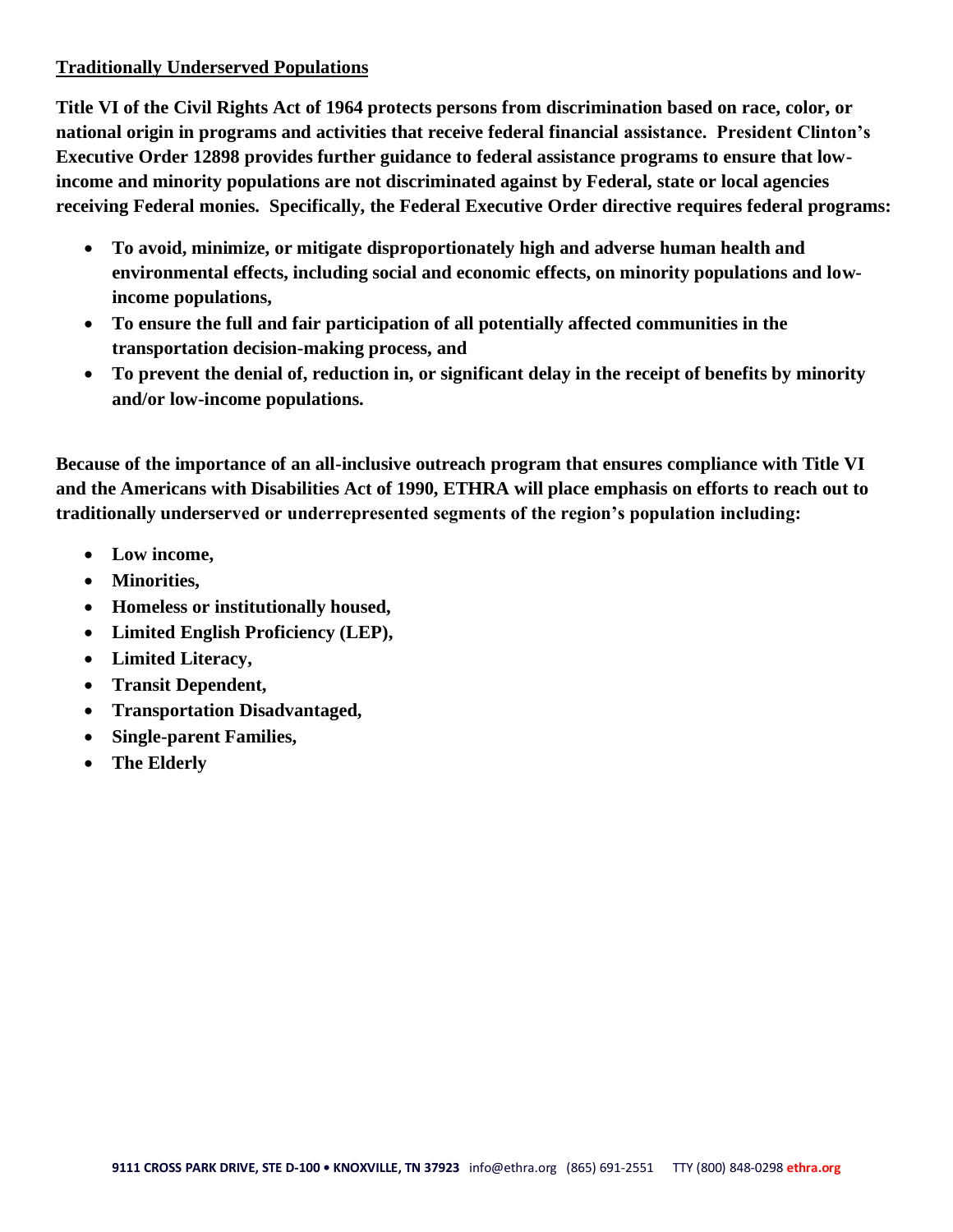# **Major Service Change**

**The Federal Transit Administration (FTA) requires that recipients prepare and submit service and fare equity analysis for public comment in consideration of proposed major service or fare changes. The purpose of this policy is to establish thresholds that define a "Major Service Change', and the definition of an adverse impact created by a "Major Service Change."**

**East Tennessee Human Resource Agency (ETHRA) defines a "Major Service Change" as any change that affects 25% or more of the number of transit route miles of a route (addition or deletion); or 25% or more of the number of transit revenue vehicle miles of a route, computed on a daily basis for the day of the week for which the change is to be made (either addition or deletion). When a change is determined to be a "Major Service Change", ETHRA staff will conduct a service equity analysis, according to FTA Circulars 4702.1B and 4703.1, and present the results of that analysis to the ETHRA Board of Directors and/or any other local governing agency that may be impacted when considering approval of said change. A temporary addition or deletion of service (e.g., demonstration projects) or detours are exempt from ETHRA's definition of Major Service Change. Should the temporary change of service last longer than twelve (12) months, the service change will be considered a Major Service Change, and a service equity analysis will be conducted by ETHRA staff and considered by the ETHRA Board of Directors any other local governing agency that may be impacted.**

## **Public Comment Process:**

**Although ideas and opinions from all citizens are encourages during the many stages of the planning process, public comment is especially important when considering a major service or fare change (see definition above). When such a proposal is under consideration, every effort will be made to give as much notice as possible prior to the meeting held to discuss these changes. Under no circumstances will the notice be less than thirty days, and the public participation techniques outlined in this plan will be followed to reach as many affected groups as possible.**

**Any comments from the public related to a proposed major service or fare change will be given the utmost consideration, and any negative changes to fares or transportation services will be approved only when absolutely necessary and no other alternatives are feasible. Whenever possible, measures will be taken to minimize the effects of any such changes.**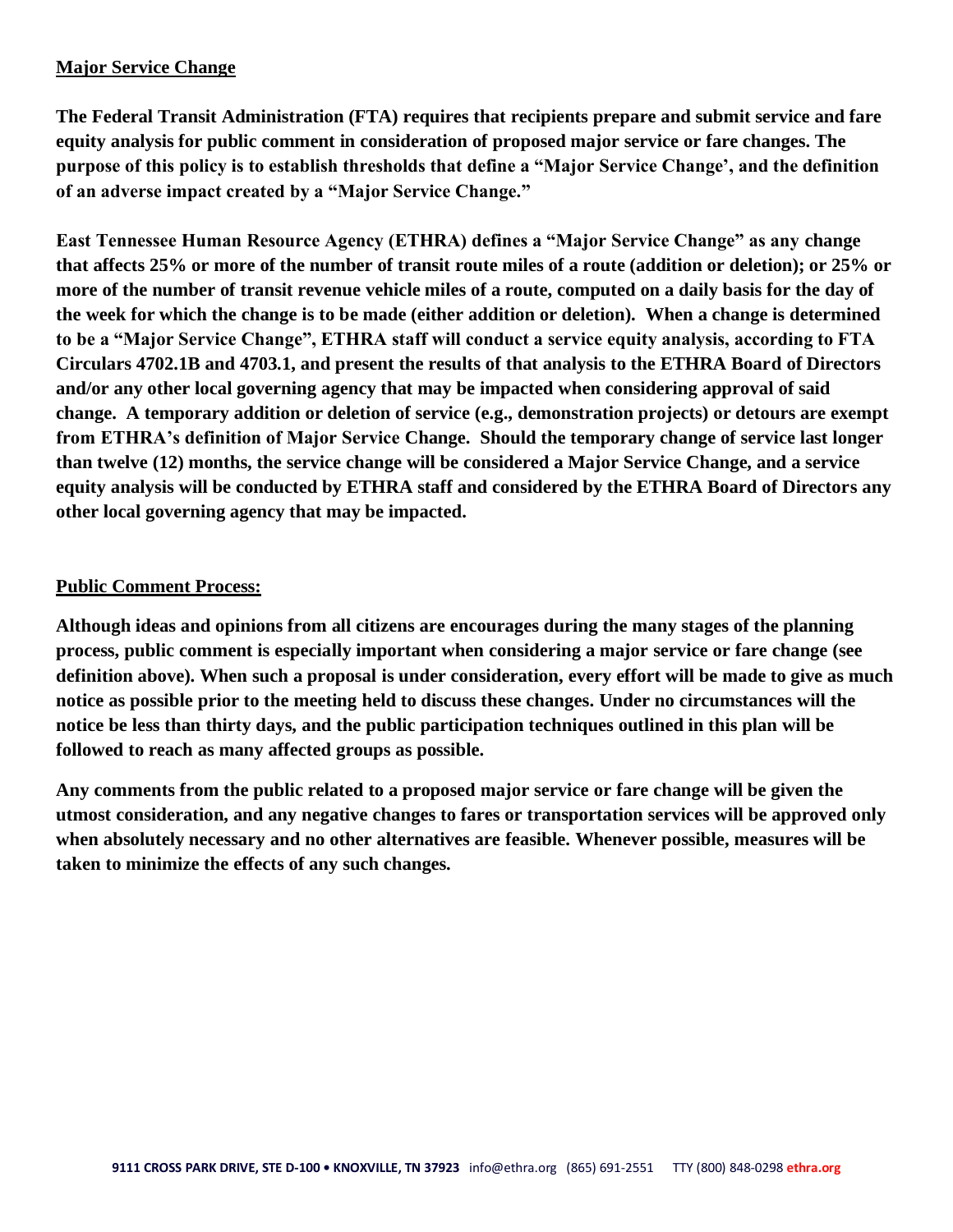**General Citizens: There are over 772,900 residents in the ETHRA service area, with an additional 461,860 in the area's most populous county, Knox (Source: U.S. Census Bureau State and County Quickfacts, July 1, 2017). Approximately 95% of the population in ETHRA's counties consider themselves to be of the white race, while 86% of the Knox County residents consider themselves white.**

**Minorities: Minority populations make up a fairly small percentage of the ETHRA service area. African-Americans make up the largest minority with slightly more than 2% of the total population. Hispanics make up approximately 2% of the population but constitute a fast-growing segment of the population in many of the counties served. Asian persons make up less than 0.5% of the population and Native Americans constitute less than 0.3% of the area. (U.S. Census Bureau Quickfacts, July 1, 2017)**

**LEP Populations: The most recent U.S. Census Bureau data shows that only a very small percentage of the population served by ETHRA's Public Transit Program speaks little or no English. The majority of these individuals are concentrated in Hamblen, Loudon, and Knox Counties, with those speaking English "less than very well" at 3.3%, 2.1%, and 1.3% respectively. Many of the other counties in the service area have statistically negligible LEP populations (Scott at 0.0%, Roane at 0.2%, and Claiborne at 0.1%). [Source: U.S. Census Bureau, 2012- 2016 American Community Survey 5-Year Estimates]**

**Low-income: While the overall percentage of persons below the federal poverty level in Tennessee is 15.8%, the poverty rates in ETHRA's counties of service range from slightly below the state average (11.4% in Blount, 15.1% in Sevier, and 10.6% in Loudon) to significantly above the state's level (24.1% in Campbell, 22% in Scott, 24.2% in Cocke, and 30.9% in Hancock). [Source: U.S. Census Bureau State and County, July 2017]**

**Public Agencies, Private Organizations and Businesses: Public agencies, private organizations and businesses offer a number of perspectives that are valuable to the planning process.**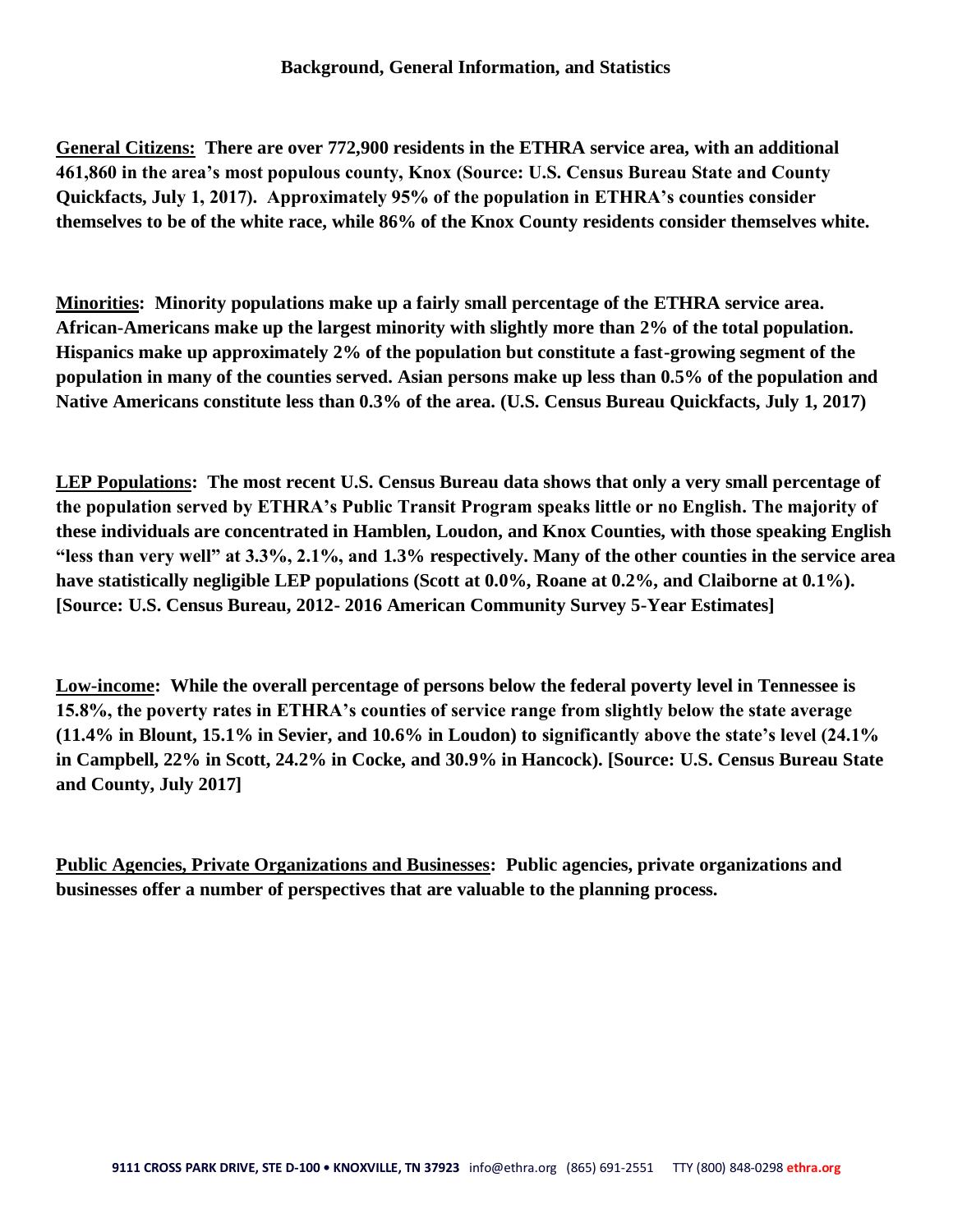# **Public Participation Techniques**

**This section provides a description of the various techniques that will be used to carry out public participation process. Opportunities for public input are not limited to those contained in this section, and other public participation techniques may be employed to increase the awareness of relevant ETHRA policies, while encouraging public participation in the development process.**

# *Media*

# **Press Releases and Public Service Announcements**

**In order to broaden the participation in transportation planning decisions, ETHRA will use media press releases and public services announcements to announce opportunities for the public to participate in planning-related issues.**

**Registered news media and organizations such as major neighborhood groups and/or minority groups on ETHRA's email list will receive all press releases. Public Service Announcements will be distributed to the appropriate media. A special effort will be made to reach traditionally under-represented groups via local media establishments.**

## **Newspapers**

**Notices of all meetings, public hearings, and public comment periods are published in the Knoxville News Sentinel and, when available and appropriate, other local media outlets. Notices are published a minimum of seven (7) days prior to scheduled meetings.**

# **Radio, TV, and Other Media Forums**

**Various TV and radio stations throughout the area offer opportunities for organizations to inform their viewers about upcoming meetings and events. Press releases of meetings are sent to all local radio and TV outlets.**

# *Presentations/Meetings/Workshops*

#### **Formal Meetings**

**Formal meetings will be held in ADA accessible facilities in locations served either by fixed-route transit service, or by an on-demand type service. ETHRA will select the location, size, and setup of meeting facilities based on the specific characteristics of the audience and the type of information to be presented.**

**Public meetings and workshops will be held in areas that offer the greatest opportunity for those interested to participate. As much as possible, ETHRA will hold meetings and workshops in public places (e.g., public libraries, hotel conference center, town center, or shopping mall) that are conducive to attracting the mix of people and businesses most representative of the community.**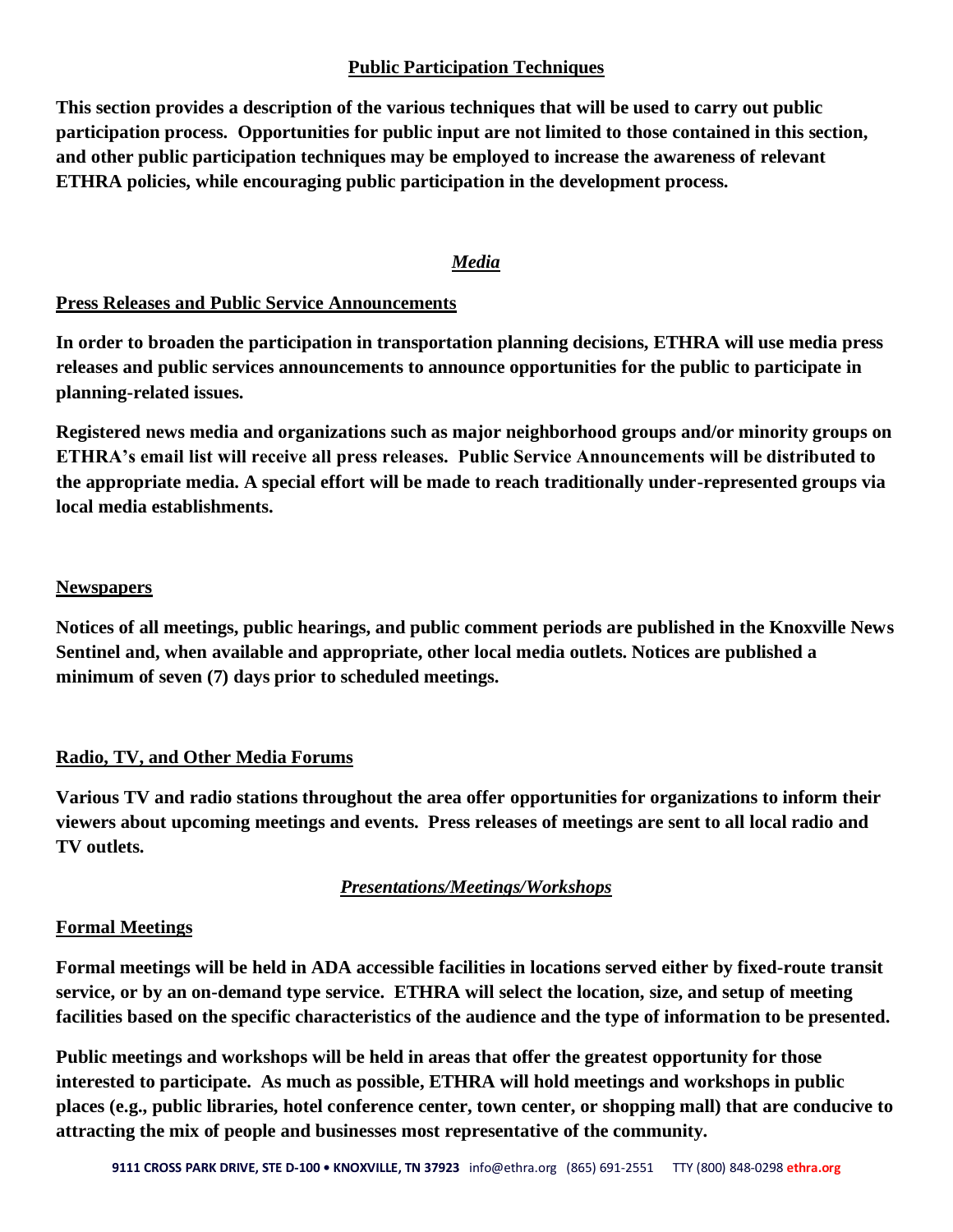**To encourage the involvement of minority and LEP populations, any required meetings or hearings will be held at locations and times that are accessible and convenient for minority and LEP communities.**

**For all public meetings, ETHRA will seek to increase participation by creating a welcoming and inviting environment. Furthermore, all meeting agendas contain the following statement:**

**ADA Notice:** *For special accommodations for this meeting, contact Title VI/ADA Coordinator via phone (865) 691-2551, extension 4262 (TTY 711) at least one week in advance.*

# *Other Tools*

#### **ETHRA Website**

**Many people use the internet as their main source of data and information. The physically disabled are especially able to use this source to both receive input and to provide feedback, while not being required to physically attend meetings.**

**The ETHRA website [\(www.ethra.org\)](http://www.ethra.org/) provides a comprehensive resource to people wanting information about services or activities, public notices of all meetings, and public hearings.**

#### **Comment Cards**

**Comment cards will be made available at all public meetings, including project-specific open houses/town meetings to assess priorities and goals.**

# *Enhanced Outreach Methods*

**ETHRA will work with community and faith-based organizations to effectively reach minority and LEP groups. These organizations will be notified of meetings, hearings, and general program updates, and encouraged to share this information with interested parties.**

**When appropriate for project-specific meetings, ETHRA will use enhanced public outreach and communications methods for hard-to-reach or traditionally underserved populations. When reaching out to those communities, ETHRA will use simple, straight forward language, incorporating visual aids such as photos, renderings, aerials, and color charts to help communicate complex concepts and plans. Meetings and workshops will be held at locations that are ADA accessible, convenient, and most effective in encouraging turnout and input. In general, facilities will be located close to participants' homes, work or other places they frequent. Potential meeting sites include community churches, local ministries to the poor and/or homeless, public schools, libraries, transit facilities, universities, and shopping facilities.**